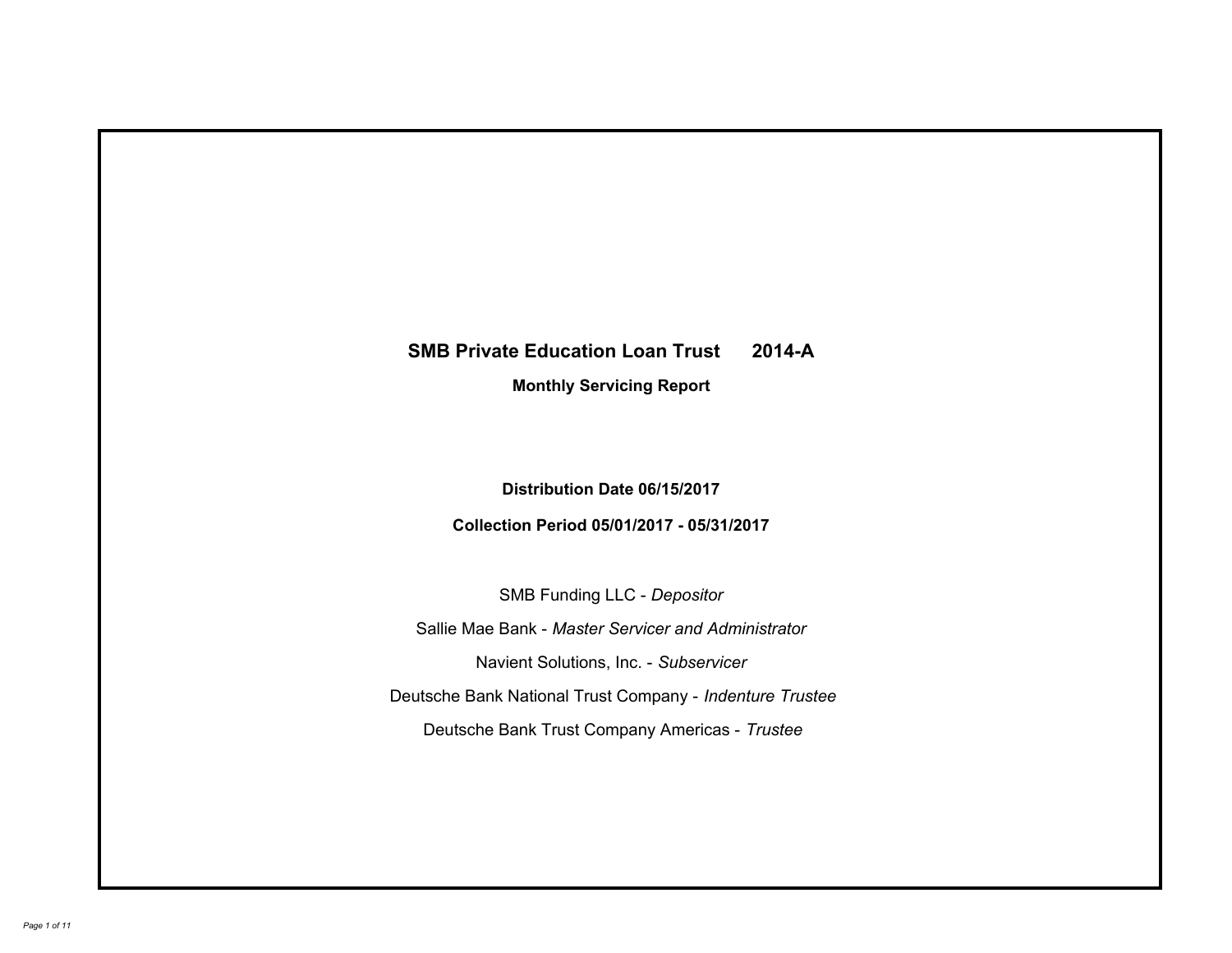|  | <b>Deal Parameters</b> |  |
|--|------------------------|--|
|  |                        |  |

| A | <b>Student Loan Portfolio Characteristics</b>   |                   | 08/07/2014       | 04/30/2017       | 05/31/2017       |
|---|-------------------------------------------------|-------------------|------------------|------------------|------------------|
|   | <b>Principal Balance</b>                        |                   | \$361,523,983.59 | \$280,777,175.91 | \$276,350,491.46 |
|   | Interest to be Capitalized Balance              |                   | 17,313,307.43    | 10,217,513.53    | 10,280,439.82    |
|   | Pool Balance                                    |                   | \$378,837,291.02 | \$290,994,689.44 | \$286,630,931.28 |
|   | Weighted Average Coupon (WAC)                   |                   | 7.81%            | 8.08%            | 8.13%            |
|   | Weighted Average Remaining Term                 |                   | 138.29           | 144.46           | 145.10           |
|   | Number of Loans                                 |                   | 33,555           | 25,634           | 25,243           |
|   | Number of Borrowers                             |                   | 26,651           | 20,174           | 19,881           |
|   | Pool Factor                                     |                   |                  | 0.768125779      | 0.756606960      |
|   | Since Issued Total Constant Prepayment Rate (1) |                   |                  | 7.21%            | 7.29%            |
| B | <b>Debt Securities</b>                          | <b>Cusip/Isin</b> | 05/15/2017       |                  | 06/15/2017       |
|   | A <sub>2</sub> A                                | 784456AB1         | \$64,411,771.02  |                  | \$61,968,065.41  |
|   | A2B                                             | 784456AC9         | \$64,411,771.02  |                  | \$61,968,065.41  |
|   | A <sub>3</sub>                                  | 784456AD7         | \$50,000,000.00  |                  | \$50,000,000.00  |
|   | B                                               | 784456AE5         | \$36,000,000.00  |                  | \$36,000,000.00  |
|   | C                                               | 784456AF2         | \$42,000,000.00  |                  | \$42,000,000.00  |
|   |                                                 |                   |                  |                  |                  |
| С | <b>Certificates</b>                             | <b>Cusip/Isin</b> | 05/15/2017       |                  | 06/15/2017       |
|   | <b>Excess Distribution</b>                      | 784456105         | \$100,000.00     |                  | \$100,000.00     |
|   |                                                 |                   |                  |                  |                  |
| D | <b>Account Balances</b>                         |                   | 05/15/2017       |                  | 06/15/2017       |
|   | Reserve Account Balance                         |                   | \$958,735.00     |                  | \$958,735.00     |
|   |                                                 |                   |                  |                  |                  |
| E | <b>Asset / Liability</b>                        |                   | 05/15/2017       |                  | 06/15/2017       |
|   | Overcollateralization Percentage *              |                   | 26.18%           |                  | 26.76%           |
|   | Specified Overcollateralization Amount *        |                   | \$87,298,406.83  |                  | \$85,989,279.38  |
|   | Actual Overcollateralization Amount *           |                   | \$76,171,147.40  |                  | \$76,694,800.46  |

\* Based on the Rated debt securities (Class A and Class B Bonds)

(1) Since Issued Total CPR calculations found in monthly servicing reports issued on or prior to September 15, 2015 originally included loans that were removed from the pool by the sponsor because they became ineligible for the pool between the cut-off date and settlement date. On October 5, 2015, Since Issued Total CPR calculations were revised to exclude these loans and all prior monthly servicing reports were restated. For additional information, see 'Since Issued CPR Methodology' found on page 11 of this report.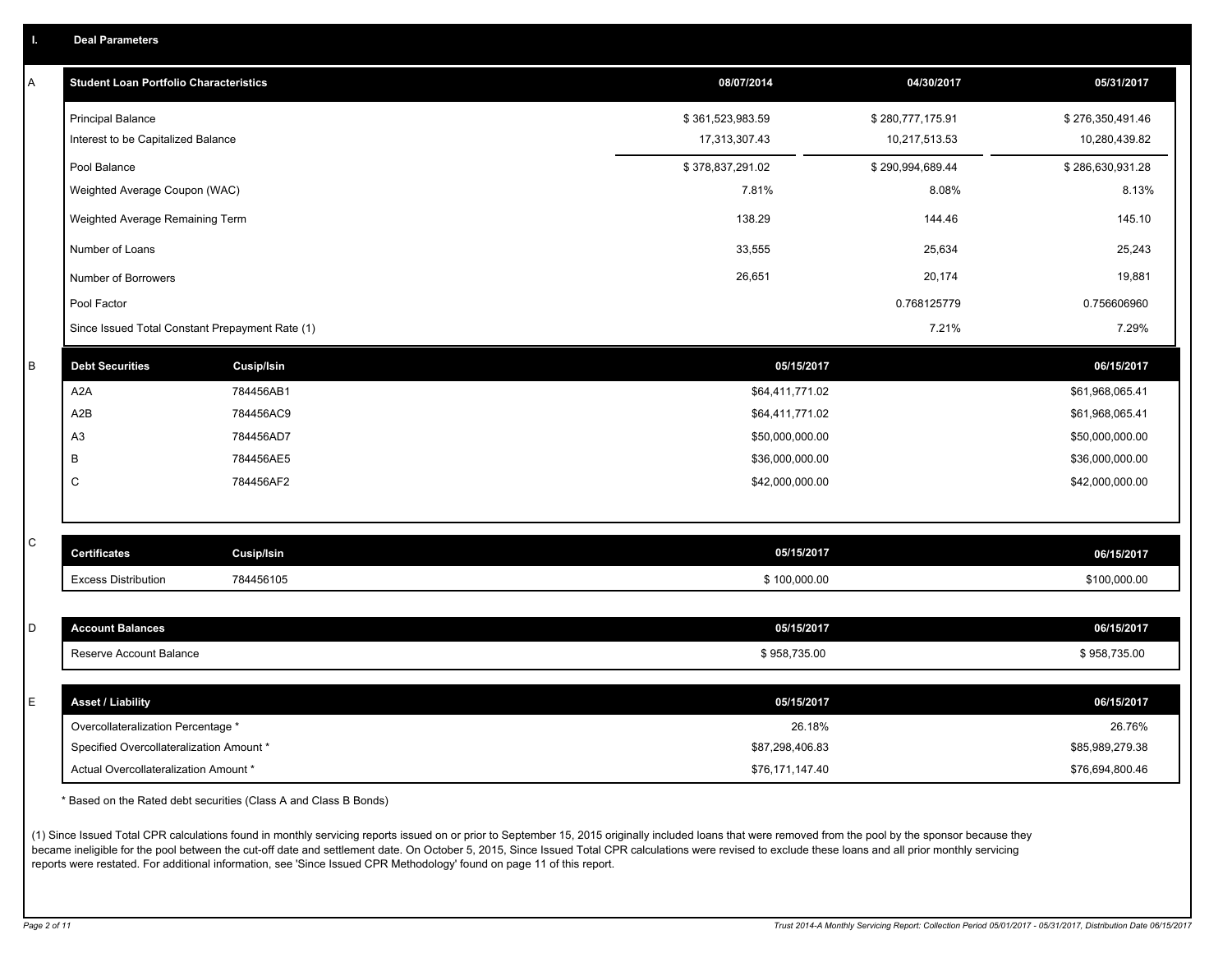### **II. 2014-A Trust Activity 05/01/2017 through 05/31/2017**

| Α | <b>Student Loan Principal Receipts</b>                           |                |  |
|---|------------------------------------------------------------------|----------------|--|
|   | <b>Borrower Principal</b>                                        | 4,395,059.12   |  |
|   | Consolidation Activity Principal (1)                             | 0.00           |  |
|   | Seller Principal Reimbursement                                   | 0.00           |  |
|   | Servicer Principal Reimbursement                                 | 0.00           |  |
|   | Delinquent Principal Purchases by Servicer                       | 0.00           |  |
|   | <b>Other Principal Deposits</b>                                  | 0.00           |  |
|   | <b>Total Principal Receipts</b>                                  | \$4,395,059.12 |  |
| в | <b>Student Loan Interest Receipts</b>                            |                |  |
|   | Borrower Interest                                                | 1,324,038.65   |  |
|   | Consolidation Activity Interest (1)                              | 0.00           |  |
|   | Seller Interest Reimbursement                                    | 0.00           |  |
|   | Servicer Interest Reimbursement                                  | (3,757.57)     |  |
|   | Delinquent Interest Purchases by Servicer                        | 0.00           |  |
|   | Other Interest Deposits                                          | 10,999.49      |  |
|   | <b>Total Interest Receipts</b>                                   | \$1,331,280.57 |  |
| C | <b>Recoveries on Realized Losses</b>                             | \$21,906.04    |  |
| D | <b>Investment Income</b>                                         | \$3,636.63     |  |
| E | <b>Funds Borrowed from Next Collection Period</b>                | \$0.00         |  |
| F | <b>Funds Repaid from Prior Collection Period</b>                 | \$0.00         |  |
| G | Loan Sale or Purchase Proceeds                                   | \$0.00         |  |
| н | <b>Initial Deposits to Collection Account</b>                    | \$0.00         |  |
|   | <b>Excess Transferred from Other Accounts</b>                    | \$0.00         |  |
| J | <b>Borrower Benefit Reimbursements</b>                           | \$0.00         |  |
| Κ | <b>Gross Swap Receipt</b>                                        | \$0.00         |  |
| L | <b>Other Deposits</b>                                            | \$0.00         |  |
| М | <b>Other Fees Collected</b>                                      | \$0.00         |  |
| N | <b>AVAILABLE FUNDS</b>                                           | \$5,751,882.36 |  |
| O | Non-Cash Principal Activity During Collection Period             | \$(31,625.33)  |  |
| P | Aggregate Purchased Amounts by the Depositor, Servicer or Seller | \$0.00         |  |
| Q | Aggregate Loan Substitutions                                     | \$0.00         |  |

(1) 'Consolidation Activity Principal' and 'Consolidation Activity Interest' refer to principal and interest received on trust loans consolidated by Sallie Mae Bank.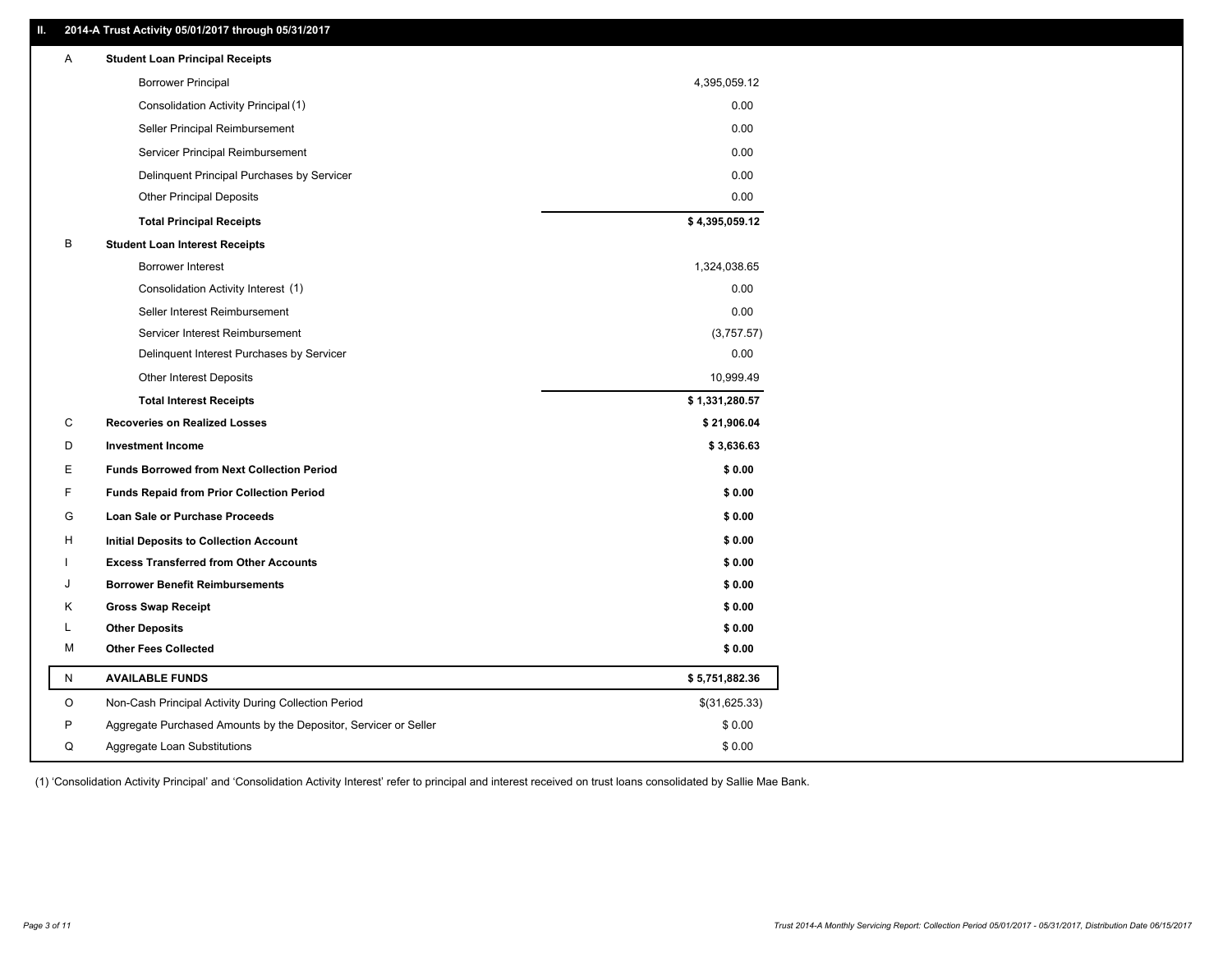|                   |                         |                          |         | 05/31/2017 |                  |                |                          |         | 04/30/2017 |                  |                |
|-------------------|-------------------------|--------------------------|---------|------------|------------------|----------------|--------------------------|---------|------------|------------------|----------------|
|                   |                         | <b>Wtd Avg</b><br>Coupon | # Loans | Principal  |                  | % of Principal | <b>Wtd Avg</b><br>Coupon | # Loans | Principal  |                  | % of Principal |
| INTERIM:          | IN SCHOOL               |                          | 9.29%   | 1,119      | \$13,915,915.86  | 4.855%         |                          | 9.18%   | 1,380      | \$17,156,562.25  | 5.896%         |
|                   | <b>GRACE</b>            |                          | 9.33%   | 740        | \$9,277,751.71   | 3.237%         |                          | 9.18%   | 509        | \$6,342,476.34   | 2.180%         |
|                   | <b>DEFERMENT</b>        |                          | 9.22%   | 1,162      | \$14,007,790.30  | 4.887%         |                          | 9.12%   | 1,245      | \$14,904,784.28  | 5.122%         |
| <b>REPAYMENT:</b> | <b>CURRENT</b>          |                          | 7.89%   | 20,804     | \$230,252,237.24 | 80.331%        |                          | 7.83%   | 20,919     | \$231,137,764.00 | 79.430%        |
|                   | 31-60 DAYS DELINQUENT   |                          | 9.01%   | 316        | \$4,007,728.40   | 1.398%         |                          | 8.82%   | 375        | \$5,242,692.75   | 1.802%         |
|                   | 61-90 DAYS DELINQUENT   |                          | 8.74%   | 177        | \$2,307,186.59   | 0.805%         |                          | 8.83%   | 146        | \$1,871,645.98   | 0.643%         |
|                   | 91-120 DAYS DELINQUENT  |                          | 8.89%   | 96         | \$1,413,010.89   | 0.493%         |                          | 8.67%   | 101        | \$1,419,356.26   | 0.488%         |
|                   | 121-150 DAYS DELINQUENT |                          | 9.44%   | 66         | \$929,572.06     | 0.324%         |                          | 9.39%   | 126        | \$1,468,757.91   | 0.505%         |
|                   | 151-180 DAYS DELINQUENT |                          | 9.43%   | 85         | \$845,516.40     | 0.295%         |                          | 9.25%   | 45         | \$537,140.24     | 0.185%         |
|                   | > 180 DAYS DELINQUENT   |                          | 9.32%   | 32         | \$369,525.80     | 0.129%         |                          | 9.61%   | 44         | \$458,288.95     | 0.157%         |
|                   | <b>FORBEARANCE</b>      |                          | 8.53%   | 646        | \$9,304,696.03   | 3.246%         |                          | 8.64%   | 744        | \$10,455,220.48  | 3.593%         |
| <b>TOTAL</b>      |                         |                          |         | 25,243     | \$286,630,931.28 | 100.00%        |                          |         | 25,634     | \$290,994,689.44 | 100.00%        |
|                   |                         |                          |         |            |                  |                |                          |         |            |                  |                |

Percentages may not total 100% due to rounding \*

\*\* Smart Option Interest Only loans and \$25 Fixed Payment loans classified as in repayment whether student borrowers are in school, in grace, in deferment or required to make full principal and interest payments on their l

\*\*\* To conform with company standard reporting these sections now include Princial and Interest Accrued to Capitalize.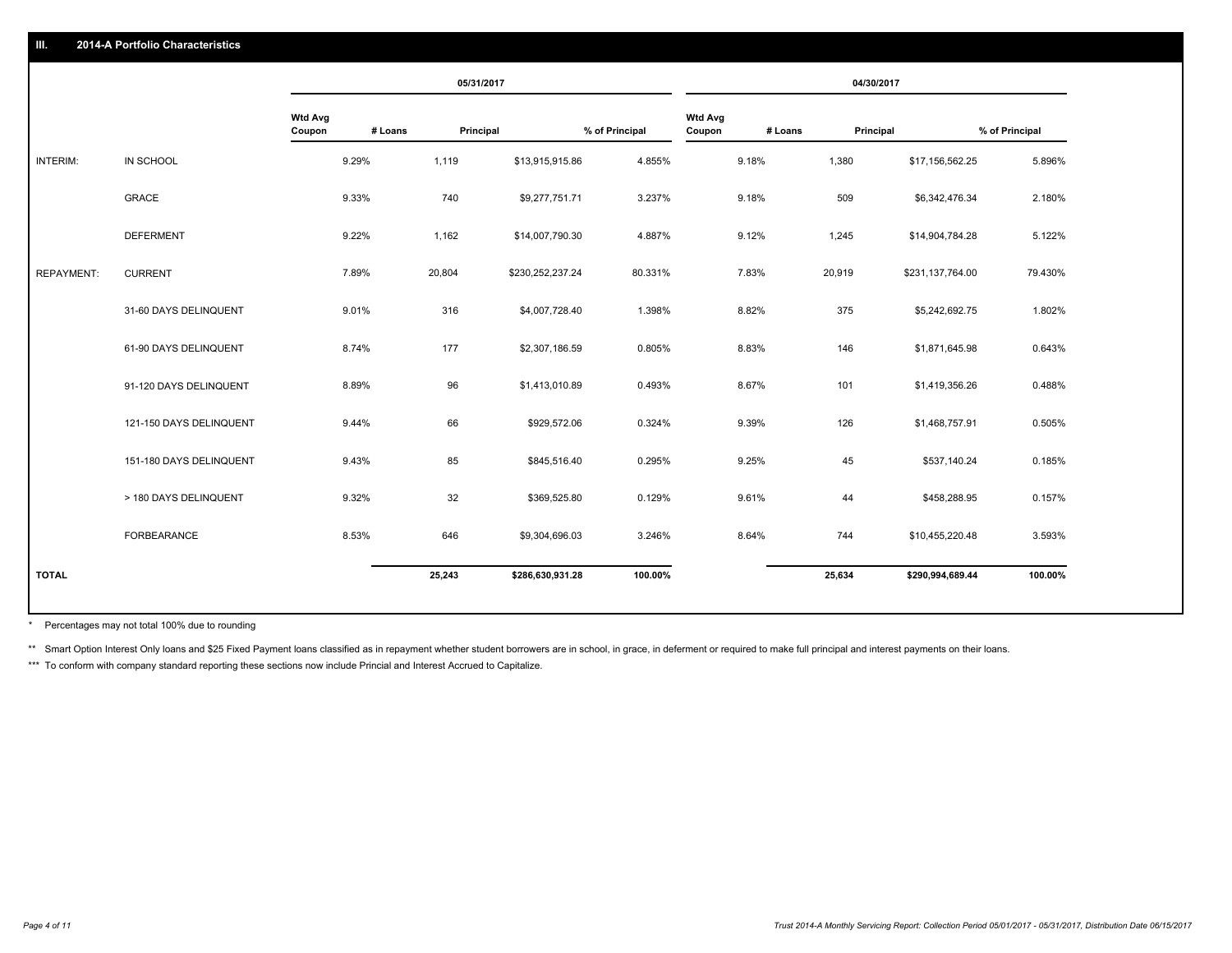|                                                         | 5/31/2017        | 4/30/2017        |
|---------------------------------------------------------|------------------|------------------|
| Pool Balance                                            | \$286,630,931.28 | \$290,994,689.44 |
| Total # Loans                                           | 25,243           | 25,634           |
| Total # Borrowers                                       | 19,881           | 20.174           |
| Weighted Average Coupon                                 | 8.13%            | 8.08%            |
| Weighted Average Remaining Term                         | 145.10           | 144.46           |
| Percent of Pool - Cosigned                              | 93.7%            | 93.7%            |
| Percent of Pool - Non Cosigned                          | 6.3%             | 6.3%             |
| Borrower Interest Accrued for Period                    | \$1,887,705.67   | \$1,865,553.71   |
| Outstanding Borrower Interest Accrued                   | \$11,775,973.56  | \$11,743,465.07  |
| Gross Principal Realized Loss - Periodic                | \$471,671.51     | \$279,939.93     |
| Gross Principal Realized Loss - Cumulative              | \$6,754,613.61   | \$6,282,942.10   |
| Delinquent Principal Purchased by Servicer - Periodic   | \$0.00           | \$0.00           |
| Delinquent Principal Purchased by Servicer - Cumulative | \$0.00           | \$0.00           |
| Recoveries on Realized Losses - Periodic                | \$21,906.04      | \$30,035.83      |
| Recoveries on Realized Losses - Cumulative              | \$318,625.96     | \$296,719.92     |
| Net Losses - Periodic                                   | \$449,765.47     | \$249,904.10     |
| Net Losses - Cumulative                                 | \$6,435,987.65   | \$5,986,222.18   |
| <b>Cumulative Gross Defaults</b>                        | \$6,754,613.61   | \$6,282,942.10   |
| Change in Gross Defaults                                | \$471,671.51     | \$279,939.93     |
| Non-Cash Principal Activity - Capitalized Interest      | \$440,889.58     | \$273,873.78     |
| Since Issued Total Constant Prepayment Rate (CPR) (1)   | 7.29%            | 7.21%            |
| Loan Substitutions                                      | \$0.00           | \$0.00           |
| <b>Cumulative Loan Substitutions</b>                    | \$0.00           | \$0.00           |
| <b>Unpaid Master Servicing Fees</b>                     | \$0.00           | \$0.00           |
| <b>Unpaid Sub-Servicing Fees</b>                        | \$0.00           | \$0.00           |
| <b>Unpaid Administration Fees</b>                       | \$0.00           | \$0.00           |
| Unpaid Carryover Master Servicing Fees                  | \$0.00           | \$0.00           |
| Unpaid Carryover Sub-Servicing Fees                     | \$0.00           | \$0.00           |
| Note Interest Shortfall                                 | \$0.00           | \$0.00           |

(1) Since Issued Total CPR calculations found in monthly servicing reports issued on or prior to September 15, 2015 originally included loans that were removed from the pool by the sponsor because they became ineligible for the pool between the cut-off date and settlement date. On October 5, 2015, Since Issued Total CPR calculations were revised to exclude these loans and all prior monthly servicing reports were restated. For additional information, see 'Since Issued CPR Methodology' found on page 11 of this report.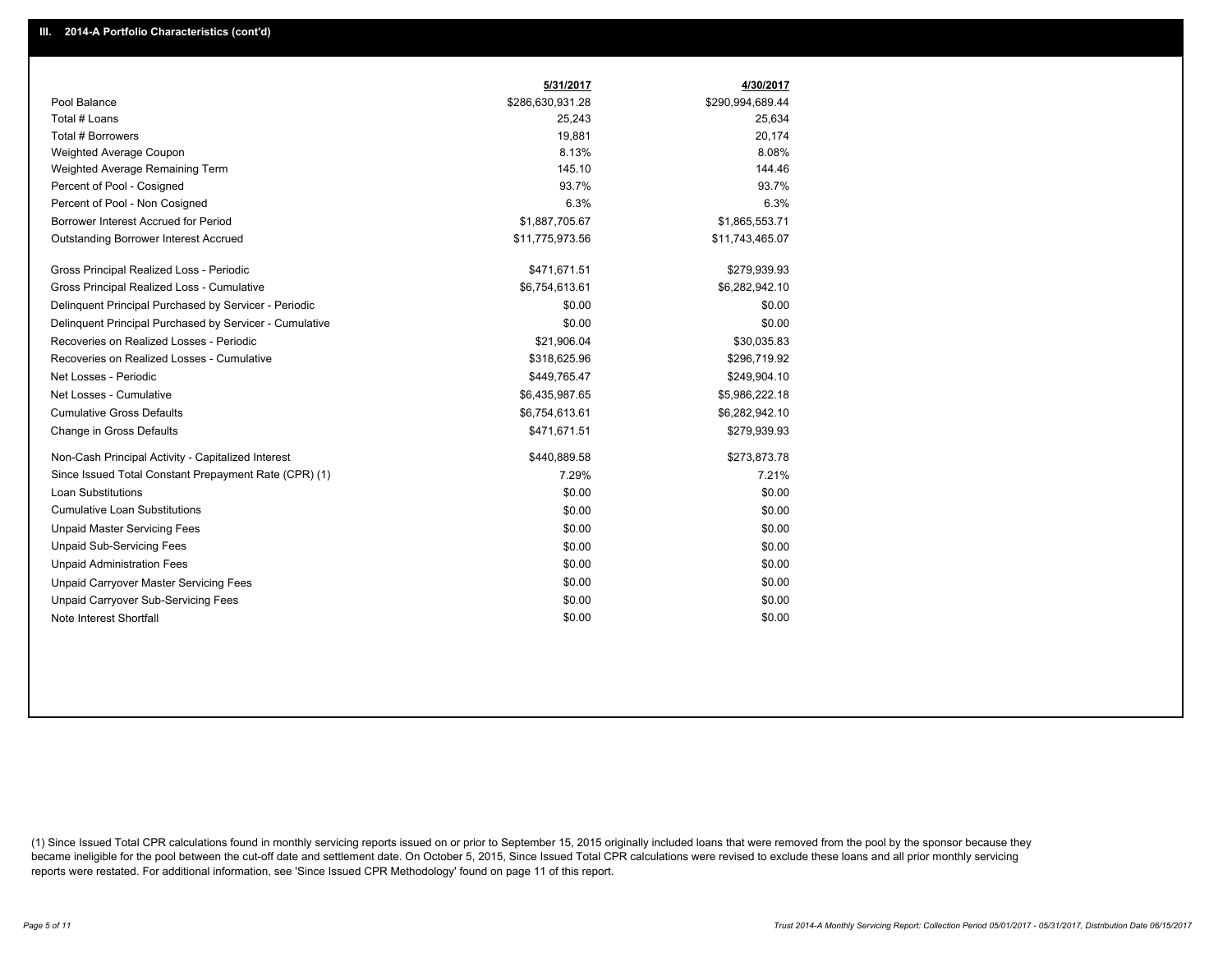## **IV. 2014-A Portfolio Statistics by Loan Program**

|                                                                                                                    | Weighted<br><b>Average Coupon</b> | # LOANS | <b>\$ AMOUNT</b> | $%$ *    |
|--------------------------------------------------------------------------------------------------------------------|-----------------------------------|---------|------------------|----------|
| - Smart Option Deferred Loans                                                                                      | 8.47%                             | 11,790  | \$131,082,410.84 | 45.732%  |
| - Smart Option Fixed Pay Loans                                                                                     | 8.19%                             | 7,419   | \$100,750,596.72 | 35.150%  |
| - Smart Option Interest-Only Loans                                                                                 | 7.20%                             | 6,034   | \$54,797,923.72  | 19.118%  |
| - Other Loan Programs                                                                                              | 0.00%                             | 0.00    | \$0.00           | 0.000%   |
| <b>Total</b>                                                                                                       | 8.13%                             | 25,243  | \$286,630,931.28 | 100.000% |
| Prime Indexed Loans -- Monthly Reset Adjustable                                                                    |                                   |         | \$0.00           |          |
| Prime Indexed Loans -- Monthly Reset Non-Adjustable                                                                |                                   |         | \$0.00           |          |
| Prime Indexed Loans -- Quarterly Reset Adjustable                                                                  |                                   |         | \$0.00           |          |
| Prime Indexed Loans -- Quarterly Reset Non-Adjustable                                                              |                                   |         | \$0.00           |          |
| Prime Indexed Loans -- Annual Reset                                                                                |                                   |         | \$0.00           |          |
| <b>T-Bill Indexed Loans</b>                                                                                        |                                   |         | \$0.00           |          |
| <b>Fixed Rate Loans</b>                                                                                            |                                   |         | \$39,065,728.32  |          |
| <b>LIBOR Indexed Loans</b>                                                                                         |                                   |         | \$247,565,202.96 |          |
|                                                                                                                    |                                   |         |                  |          |
| * Note: Percentages may not total 100% due to rounding                                                             |                                   |         |                  |          |
| To conform with company standard reporting these sections now include Princial and Interest Accrued to Capitalize. |                                   |         |                  |          |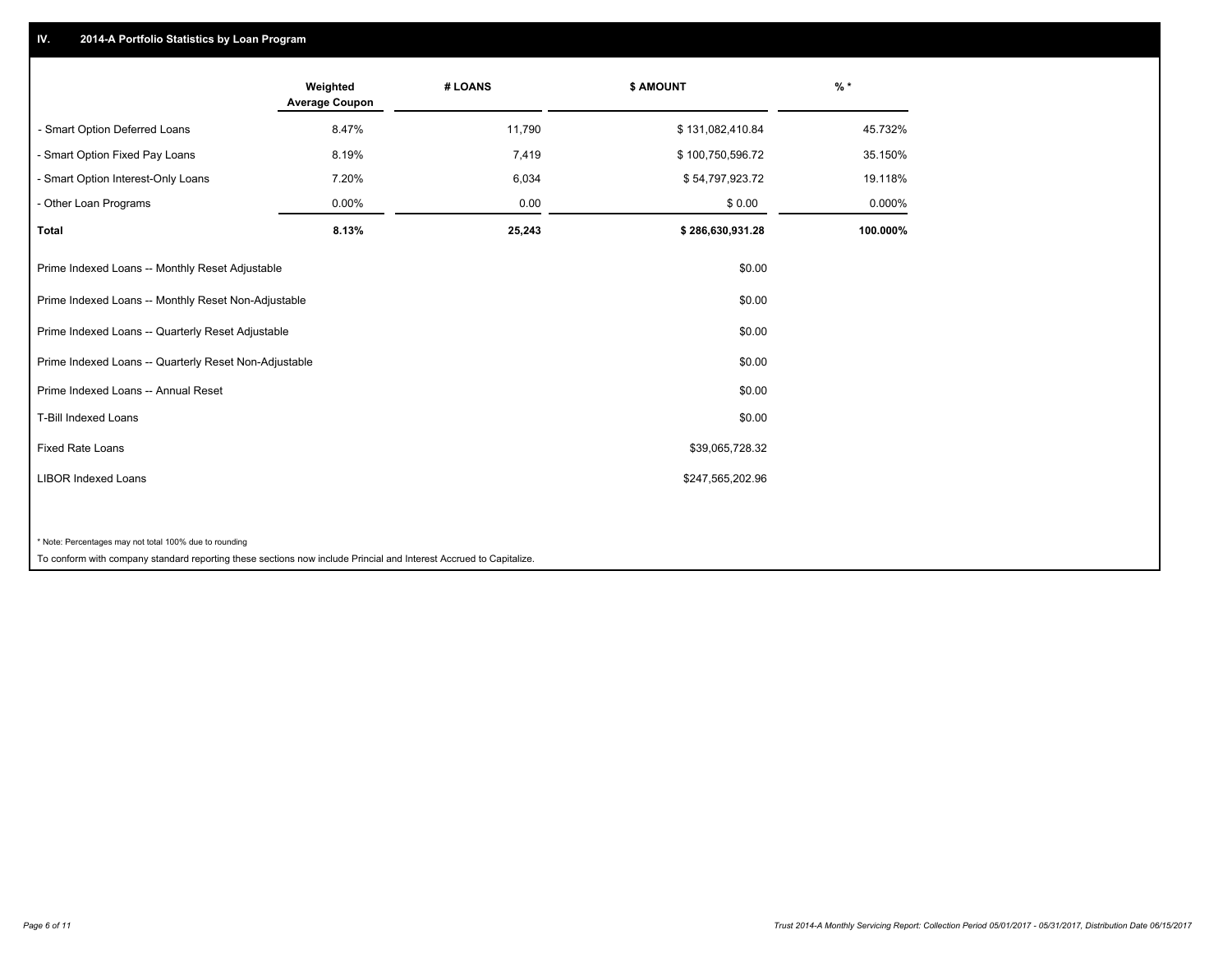| v. |                                      | 2014-A Reserve Account and Principal Distribution Calculations                                                                                                                                     |                  |  |
|----|--------------------------------------|----------------------------------------------------------------------------------------------------------------------------------------------------------------------------------------------------|------------------|--|
| А. | <b>Reserve Account</b>               |                                                                                                                                                                                                    |                  |  |
|    |                                      | Specified Reserve Account Balance                                                                                                                                                                  | \$958,735.00     |  |
|    |                                      | Actual Reserve Account Balance                                                                                                                                                                     | \$958,735.00     |  |
| В. | <b>Principal Distribution Amount</b> |                                                                                                                                                                                                    |                  |  |
|    | i.                                   | Class A Notes Outstanding                                                                                                                                                                          | \$178,823,542.04 |  |
|    | Pool Balance<br>ii.                  |                                                                                                                                                                                                    | \$286,630,931.28 |  |
|    | iii.                                 | First Priority Principal Distribution Amount (i - ii)                                                                                                                                              | \$0.00           |  |
|    | iv.                                  | Class A and B Notes Outstanding                                                                                                                                                                    | \$214,823,542.04 |  |
|    | v.                                   | First Priority Principal Distribution Amount                                                                                                                                                       | \$0.00           |  |
|    | Pool Balance<br>vi.                  |                                                                                                                                                                                                    | \$286,630,931.28 |  |
|    | vii.                                 | Specified Overcollateralization Amount                                                                                                                                                             | \$85,989,279.38  |  |
|    |                                      | viii. Regular Principal Distribution Amount (iv - v) - (vi - vii)                                                                                                                                  | \$14,181,890.14  |  |
|    | Notes Outstanding<br>ix.             |                                                                                                                                                                                                    | \$256,823,542.04 |  |
|    | Х.                                   | First Priority Principal Distribution Amount                                                                                                                                                       | \$0.00           |  |
|    | xi.                                  | Regular Principal Distribution Amount                                                                                                                                                              | \$14,181,890.14  |  |
|    | xii.                                 | Available Funds (after payment of waterfall items A through J) *                                                                                                                                   | \$0.00           |  |
|    |                                      | xiii. Additional Principal Distribution Amount (min(ix - x - xi, xiii))                                                                                                                            | \$0.00           |  |
|    |                                      | * Represents 50% of value if the principal balance of the notes is greater than 10% of initial principal balance of the notes or the Class A and Class B note are reduced to 0, otherwise the full |                  |  |

value is shown.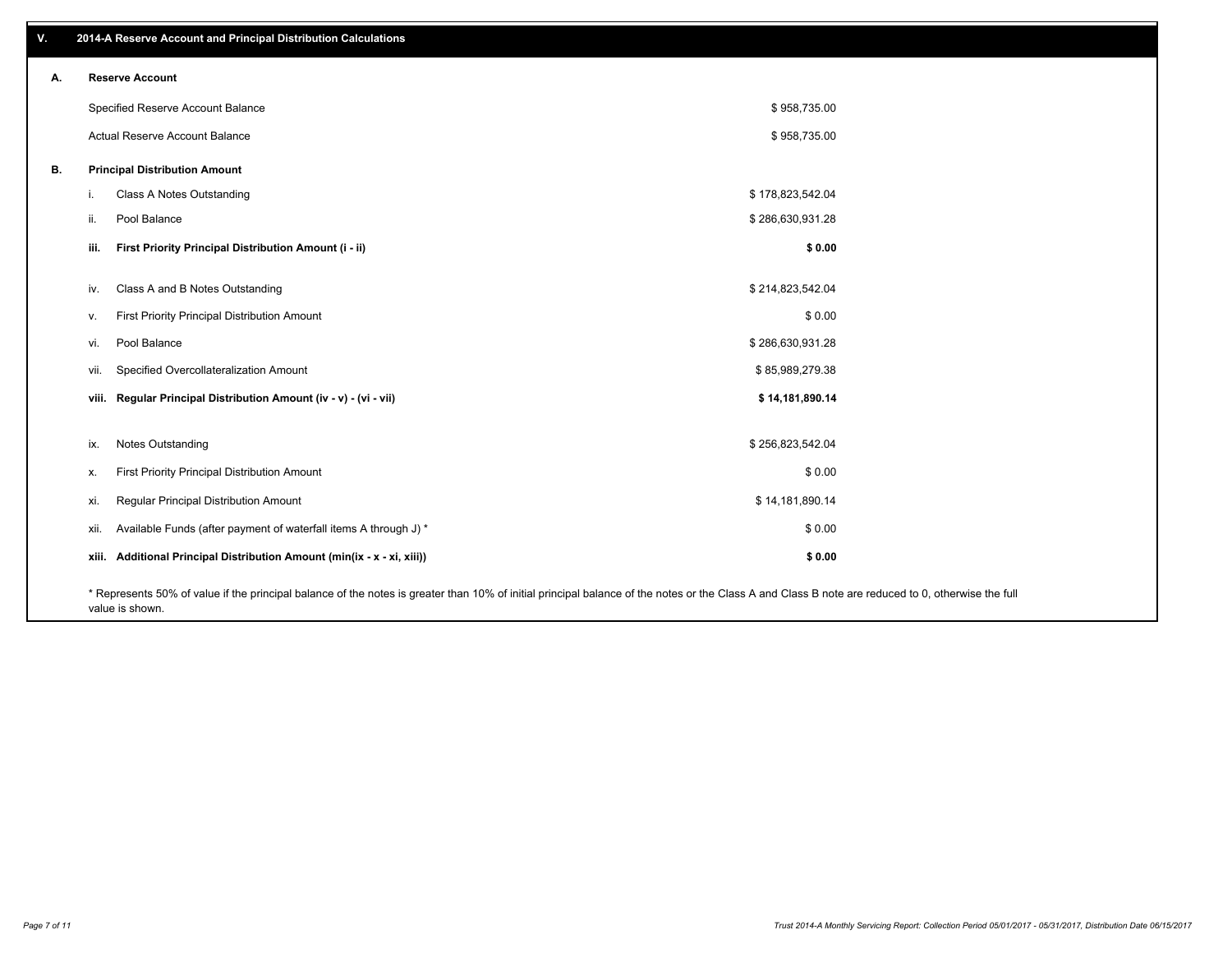| VI. |  | 2014-A Waterfall for Distributions |  |  |  |
|-----|--|------------------------------------|--|--|--|
|-----|--|------------------------------------|--|--|--|

|                                                                                        | Paid             | <b>Funds Balance</b> |
|----------------------------------------------------------------------------------------|------------------|----------------------|
| <b>Total Available Funds</b>                                                           |                  | \$5,751,882.36       |
| <b>Trustee Fees</b><br>A                                                               | \$0.00           | \$5,751,882.36       |
| B<br>i. Master Servicing Fees                                                          | \$11,755.43      | \$5,740,126.93       |
| ii. Sub-Servicing Fees                                                                 | \$179,018.23     | \$5,561,108.70       |
| C<br>i. Administration Fees                                                            | \$6,667.00       | \$5,554,441.70       |
| ii. Unreimbursed Administrator Advances plus any Unpaid                                | \$0.00           | \$5,554,441.70       |
| D<br>Class A Noteholders Interest Distribution Amount                                  | \$389,530.48     | \$5,164,911.22       |
| Ε<br><b>First Priority Principal Payment</b>                                           | \$0.00           | \$5,164,911.22       |
| F<br>Class B Noteholders Interest Distribution Amount                                  | \$120,000.00     | \$5,044,911.22       |
| G<br>Class C Noteholders Interest Distribution Amount                                  | \$157,500.00     | \$4,887,411.22       |
| H<br>Reinstatement Reserve Account                                                     | \$0.00           | \$4,887,411.22       |
| Regular Principal Distribution                                                         | \$4,887,411.22   | \$0.00               |
| J<br>i. Carryover Master Servicing Fees                                                | \$0.00           | \$0.00               |
| ii. Carryover Sub-servicing Fees                                                       | \$0.00           | \$0.00               |
| Κ<br>Additional Principal Distribution Amount                                          | \$0.00           | \$0.00               |
| L<br>Unpaid Expenses of Trustee                                                        | \$0.00           | \$0.00               |
| Unpaid Expenses of Administrator<br>M                                                  | \$0.00           | \$0.00               |
| N<br>Remaining Funds to the Excess Distribution Certificateholder                      | \$0.00           | \$0.00               |
| <b>Waterfall Conditions</b>                                                            |                  |                      |
| <b>Class C Noteholders' Interest Distribution Condition</b>                            |                  |                      |
| Pool Balance<br>i.                                                                     | \$286,630,931.28 |                      |
| ii.<br>Class A and B Notes Outstanding                                                 | \$214,823,542.04 |                      |
| Class C Noteholders' Interest Distribution Ratio (i / ii)<br>iii.                      | 133.43%          |                      |
| Minimum Ratio<br>iv.                                                                   | 110.00%          |                      |
| Is the Class C Noteholders' Interest Distribution Condition Satisfied (iii > iv)<br>٧. | Y                |                      |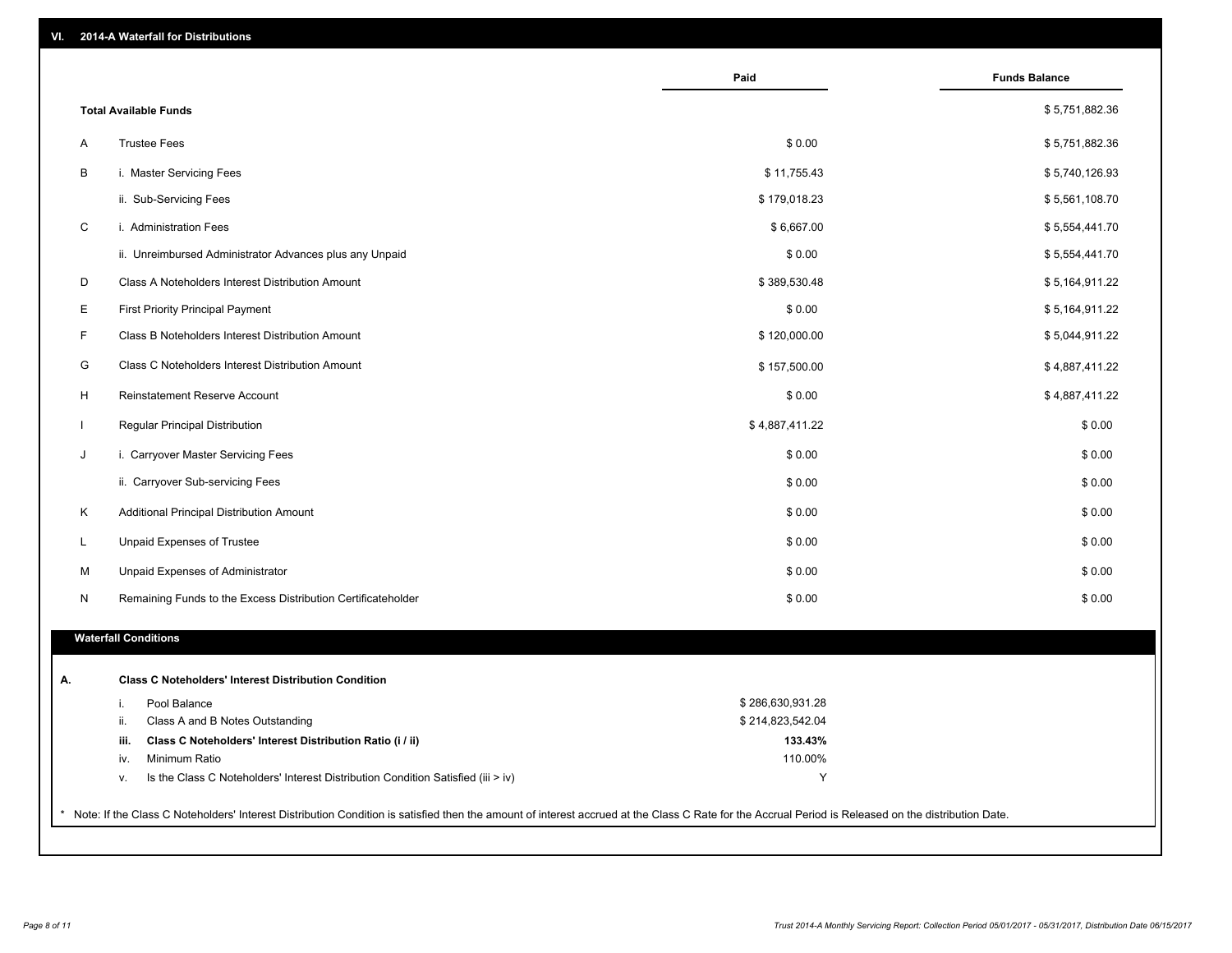## **VII. 2014-A Distributions**

| <b>Distribution Amounts</b>                                |                         |                         |                         |
|------------------------------------------------------------|-------------------------|-------------------------|-------------------------|
|                                                            | A <sub>2</sub> A        | A2B                     | A3                      |
| Cusip/Isin                                                 | 784456AB1               | 784456AC9               | 784456AD7               |
| <b>Beginning Balance</b>                                   | \$64,411,771.02         | \$64,411,771.02         | \$50,000,000.00         |
| Index                                                      | <b>FIXED</b>            | <b>LIBOR</b>            | <b>LIBOR</b>            |
| Spread/Fixed Rate                                          | 3.05%                   | 1.15%                   | 1.50%                   |
| Record Date (Days Prior to Distribution)                   | 1 NEW YORK BUSINESS DAY | 1 NEW YORK BUSINESS DAY | 1 NEW YORK BUSINESS DAY |
| <b>Accrual Period Begin</b>                                | 5/15/2017               | 5/15/2017               | 5/15/2017               |
| <b>Accrual Period End</b>                                  | 6/15/2017               | 6/15/2017               | 6/15/2017               |
| Daycount Fraction                                          | 0.08333333              | 0.08611111              | 0.08611111              |
| Interest Rate*                                             | 3.05000%                | 2.13911%                | 2.48911%                |
| <b>Accrued Interest Factor</b>                             | 0.002541667             | 0.001842011             | 0.002143400             |
| <b>Current Interest Due</b>                                | \$163,713.25            | \$118,647.22            | \$107,170.01            |
| Interest Shortfall from Prior Period Plus Accrued Interest | $\mathsf{\$}$ -         | $\mathsf{\$}$ -         | $S -$                   |
| <b>Total Interest Due</b>                                  | \$163,713.25            | \$118,647.22            | \$107,170.01            |
| <b>Interest Paid</b>                                       | \$163,713.25            | \$118,647.22            | \$107,170.01            |
| <b>Interest Shortfall</b>                                  | $\mathsf{\$}$ -         | $\mathsf{\$}$ -         | $\mathsf{\$}$ -         |
| <b>Principal Paid</b>                                      | \$2,443,705.61          | \$2,443,705.61          | $S -$                   |
| <b>Ending Principal Balance</b>                            | \$61,968,065.41         | \$61,968,065.41         | \$50,000,000.00         |
| Paydown Factor                                             | 0.035936847             | 0.035936847             | 0.000000000             |
| <b>Ending Balance Factor</b>                               | 0.911295080             | 0.911295080             | 1.000000000             |

\* Pay rates for Current Distribution. For the interest rates applicable to the next distribution date, please see https://www.salliemae.com/about/investors/data/SMBabrate.txt.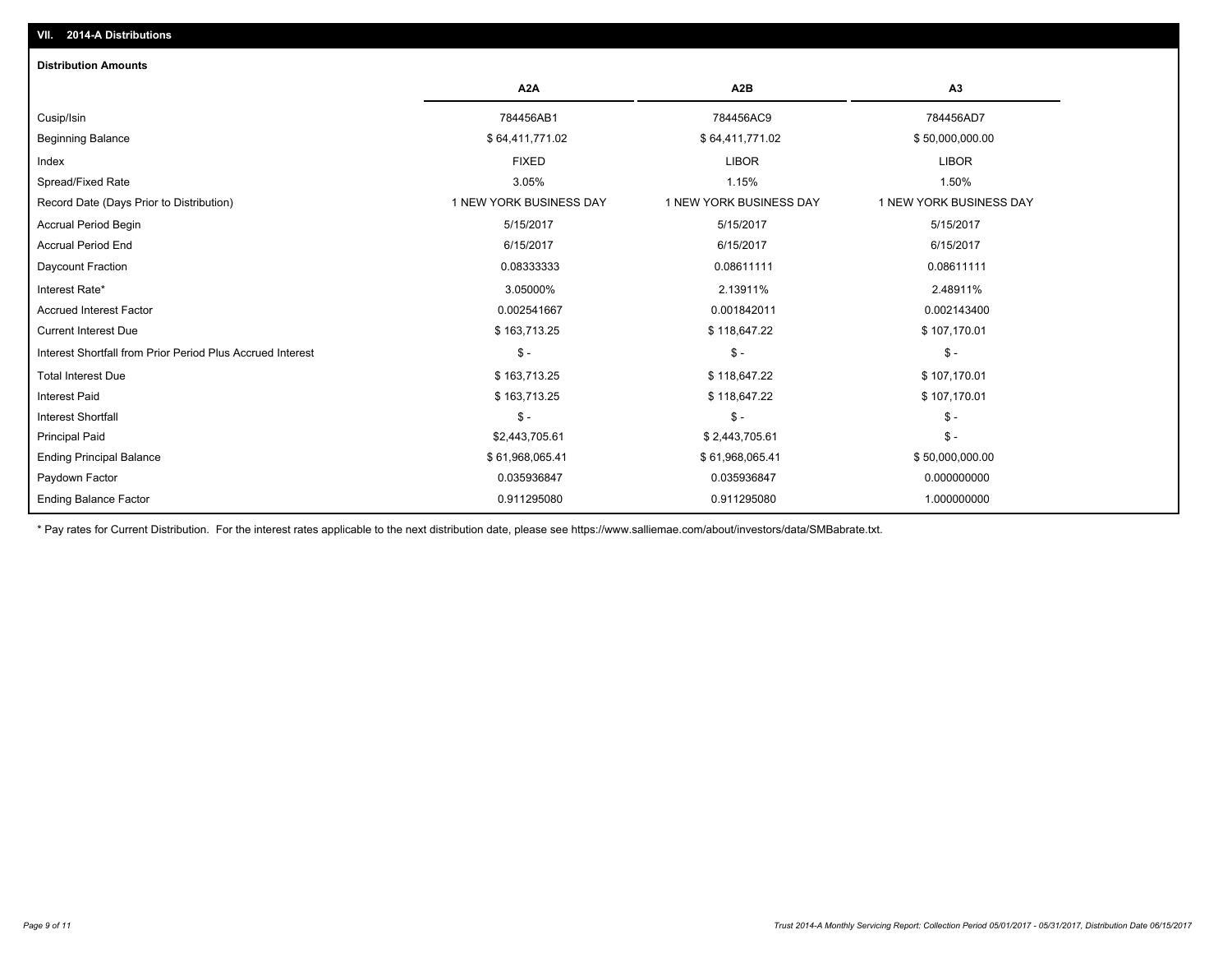| <b>Distribution Amounts</b>                                |                         |                         |
|------------------------------------------------------------|-------------------------|-------------------------|
|                                                            | в                       | C                       |
| Cusip/Isin                                                 | 784456AE5               | 784456AF2               |
| <b>Beginning Balance</b>                                   | \$36,000,000.00         | \$42,000,000.00         |
| Index                                                      | <b>FIXED</b>            | <b>FIXED</b>            |
| Spread/Fixed Rate                                          | 4.00%                   | 4.50%                   |
| Record Date (Days Prior to Distribution)                   | 1 NEW YORK BUSINESS DAY | 1 NEW YORK BUSINESS DAY |
| <b>Accrual Period Begin</b>                                | 5/15/2017               | 5/15/2017               |
| <b>Accrual Period End</b>                                  | 6/15/2017               | 6/15/2017               |
| Daycount Fraction                                          | 0.08333333              | 0.08333333              |
| Interest Rate*                                             | 4.00000%                | 4.50000%                |
| <b>Accrued Interest Factor</b>                             | 0.003333333             | 0.003750000             |
| <b>Current Interest Due</b>                                | \$120,000.00            | \$157,500.00            |
| Interest Shortfall from Prior Period Plus Accrued Interest | $\mathsf{\$}$ -         | $\mathsf{\$}$ -         |
| <b>Total Interest Due</b>                                  | \$120,000.00            | \$157,500.00            |
| <b>Interest Paid</b>                                       | \$120,000.00            | \$157,500.00            |
| <b>Interest Shortfall</b>                                  | $\mathsf{\$}$ -         | $\mathsf{\$}$ -         |
| <b>Principal Paid</b>                                      | $\mathsf{\$}$ -         | $\mathsf{\$}$ -         |
| <b>Ending Principal Balance</b>                            | \$36,000,000.00         | \$42,000,000.00         |
| Paydown Factor                                             | 0.000000000             | 0.000000000             |
| <b>Ending Balance Factor</b>                               | 1.000000000             | 1.000000000             |

\* Pay rates for Current Distribution. For the interest rates applicable to the next distribution date, please see https://www.salliemae.com/about/investors/data/SMBabrate.txt.

**VII. 2014-A Distributions**